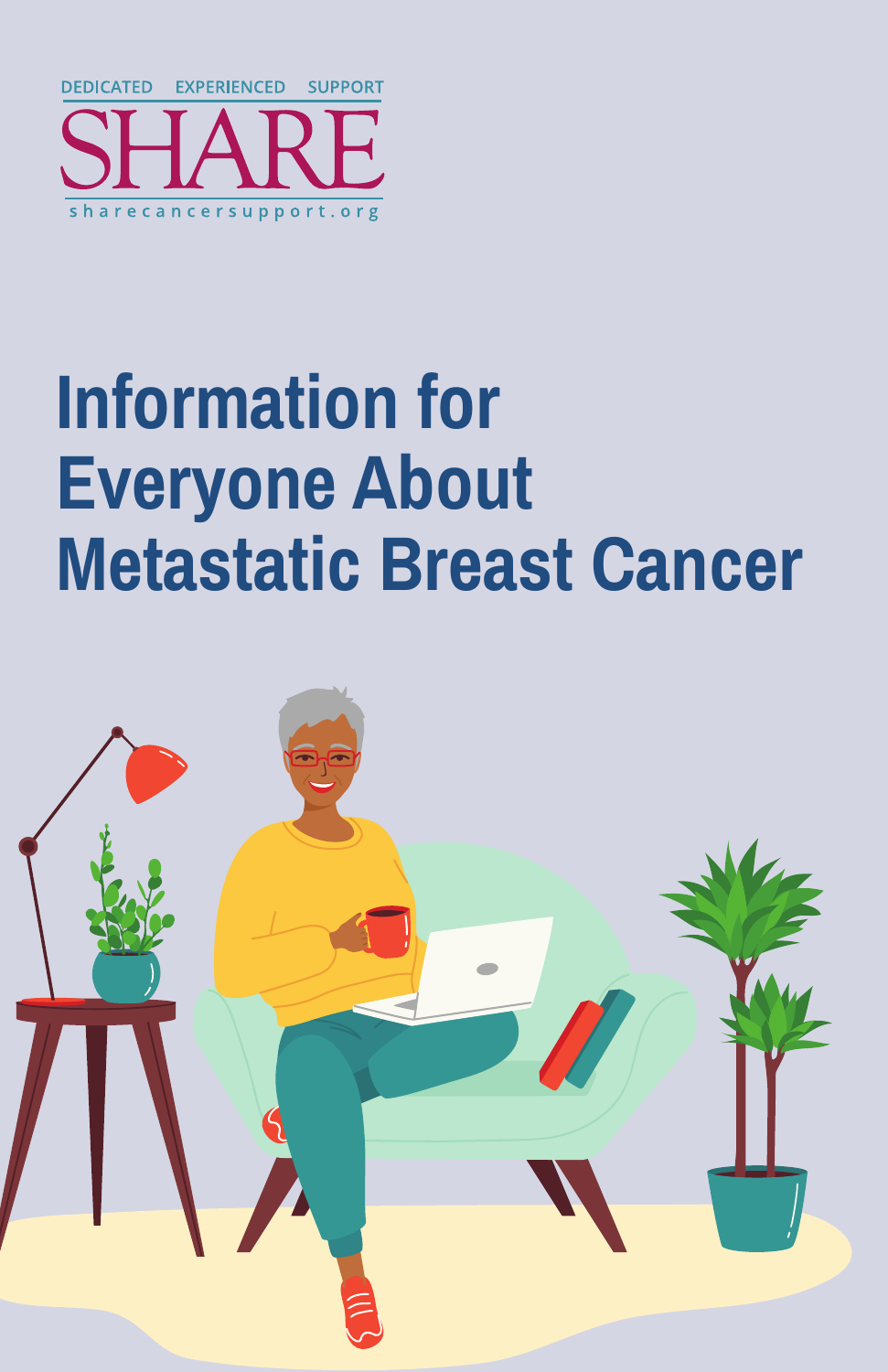SHARE is a national nonprofit that supports, educates, and empowers anyone who has been diagnosed with women's cancers, and provides outreach to the general public about signs and symptoms. We are a compassionate community of knowledgeable survivors, women living with cancer, and healthcare professionals. We are ready to listen to your concerns, respond to your questions, and provide education to help you make sense of your diagnosis and treatment.

SHARE is dedicated to serving women of all races, cultures, backgrounds, and identities. Because no one should have to face metastatic breast cancer alone.

**SHARE is here for you and all of our services are free.**

### **Welcome to SHARE! Metastatic Breast Cancer: What You Should Know**

*Metastatic Breast Cancer* or MBC, (also called stage IV) is breast cancer that has spread to another part of the body. Sometimes MBC develops months or years after an early stage diagnosis. A small percentage of people are diagnosed with MBC as a first diagnosis. Many people diagnosed with MBC wish they had known some of the information provided in this brochure. Although the information can be scary to some, it is meant to educate and empower people with knowledge that may help identify metastatic breast cancer.

### **Did You Know?**

- **• MBC is not curable but it is treatable.**
- **• About 30% of women with early stage breast cancer will develop MBC.**
- **• Black women have a higher rate of death from breast cancer than White women.**
- **• Men can also develop MBC.**

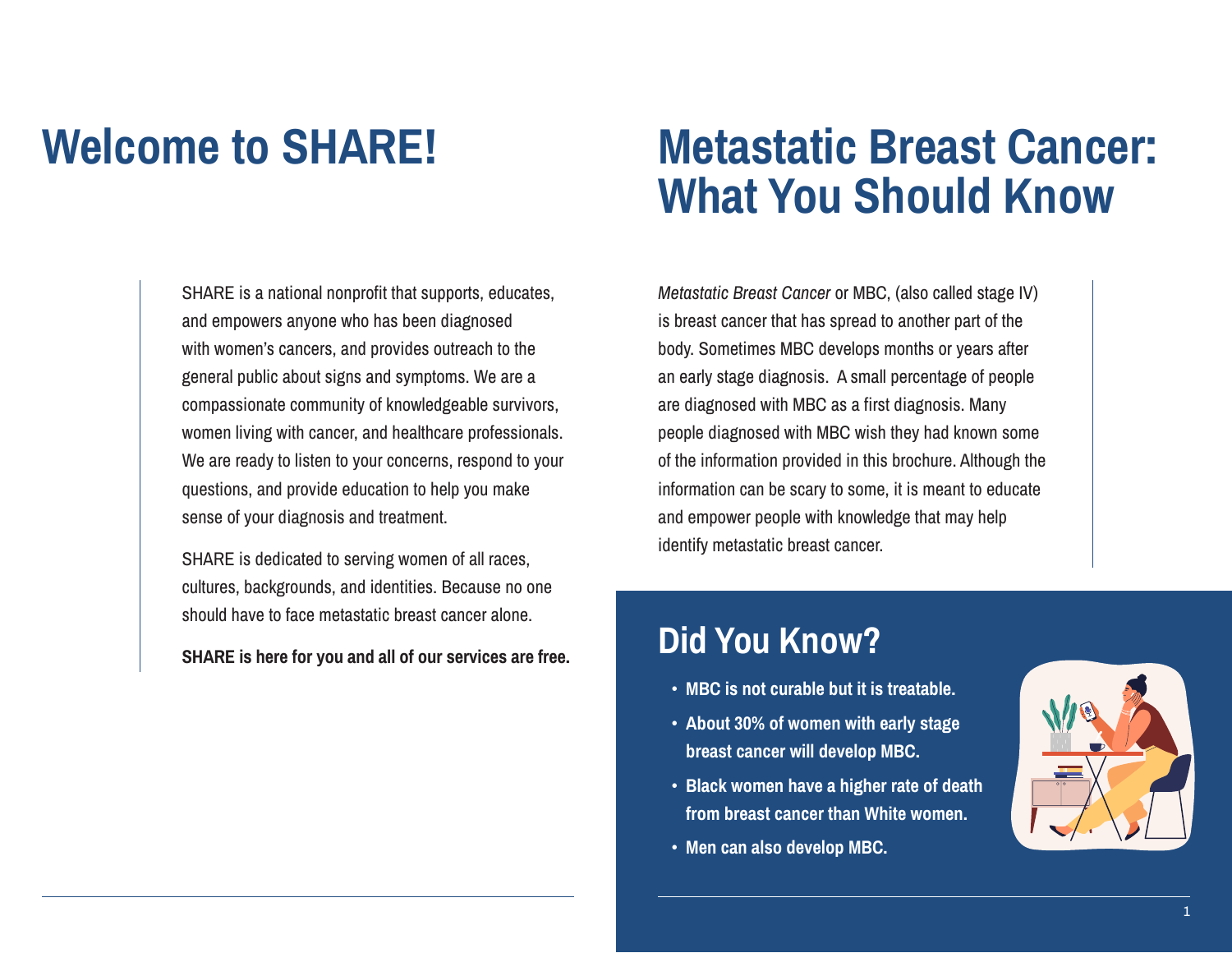# **MBC Signs and Symptoms**

Symptoms of MBC can vary widely depending on the location of the cancer. When breast cancer travels to other parts of the body, it is said to have metastasized. The most common places for breast cancer to metastasize are the bones, lungs, liver or brain.

Keep in mind that many of these symptoms can happen with other conditions that are not cancer.

#### **Symptoms of MBC Bone Metastasis:**

- New pain that is sudden and long lasting
- Pain in the rib area, spine, pelvis, legs or arms
- Numbness or weakness in an area of the body
- Fatigue, weakness, nausea, loss of appetite

#### **Symptoms of MBC Lung Metastasis:**

Lung metastasis may be difficult to detect because often there are no symptoms.

If lung metastasis does cause symptoms they may include:

- Shortness of breath, cough
- Pain in the lung
- **Wheezing**
- Coughing up blood or mucus

### **Symptoms of MBC Brain Metastasis:**

- Changes in speech or vision
- Headaches
- **Memory issues**
- **Seizures**
- Personality or mood changes

#### **Symptoms of Liver Metastasis:**

- Pain or discomfort in the abdomen
- Weight loss, appetite loss
- Bloating
- **Fever**
- Fatigue and weakness
- Swelling in the legs
- Yellow tone to the skin or eyes

If you have symptoms that worry you, be sure to see a doctor right away.



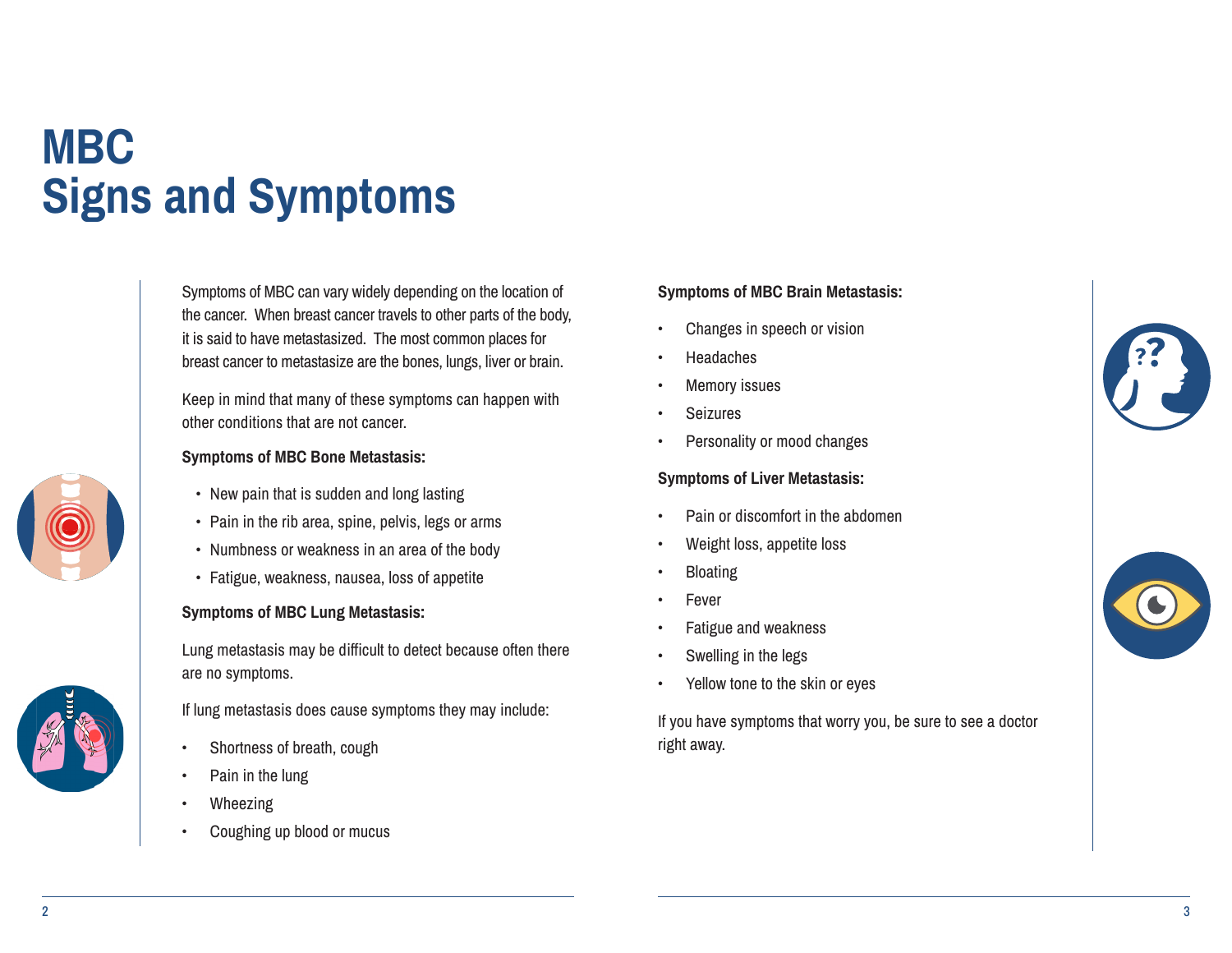## **Risk Factors for MBC**

A risk factor is anything that increases a person's chance of developing a certain illness. Having one or more risk factors associated with a disease does not mean you will definitely develop that disease. Discussing risk factors with a doctor can help determine your personal level of risk.

Whether metastasis happens depends on several factors, including:

- The type of breast cancer: The microscopic pattern of a cancer (including features such as grade, hormone receptor expression and HER2 expression) can provide clues regarding likelihood of developing MBC.
- Faster growing cancers may be more likely to metastasize than slower growing cancers.
- The stage of the cancer when first diagnosed.
- Tumor size may be a risk factor for developing MBC.
- Nearby lymph nodes that contain cancer may be an indication of higher risk to developing MBC.
- Incomplete treatment of a breast cancer when initially diagnosed.

## **Testing for MBC**

Often, those who are diagnosed with early stage breast cancer undergo a series of tests to determine if the cancer has spread to other places in the body.

**Bone Scan** - will determine if breast cancer has spread to the bones

**CT Scan** - will help doctors discover cancer that may have spread to the chest and/or abdomen or other internal organs

**PET Scan** - often combined with a CT scan to determine if cancerous cells accumulated anywhere else in the body

**Chest X-Ray** - may be used to see if cancer has spread to the lungs

**Blood Tests** - your doctor may want to do tumor marker (blood) tests to gauge response to treatment

Your doctor might advise you to undergo other testing that may help diagnose or rule out MBC.